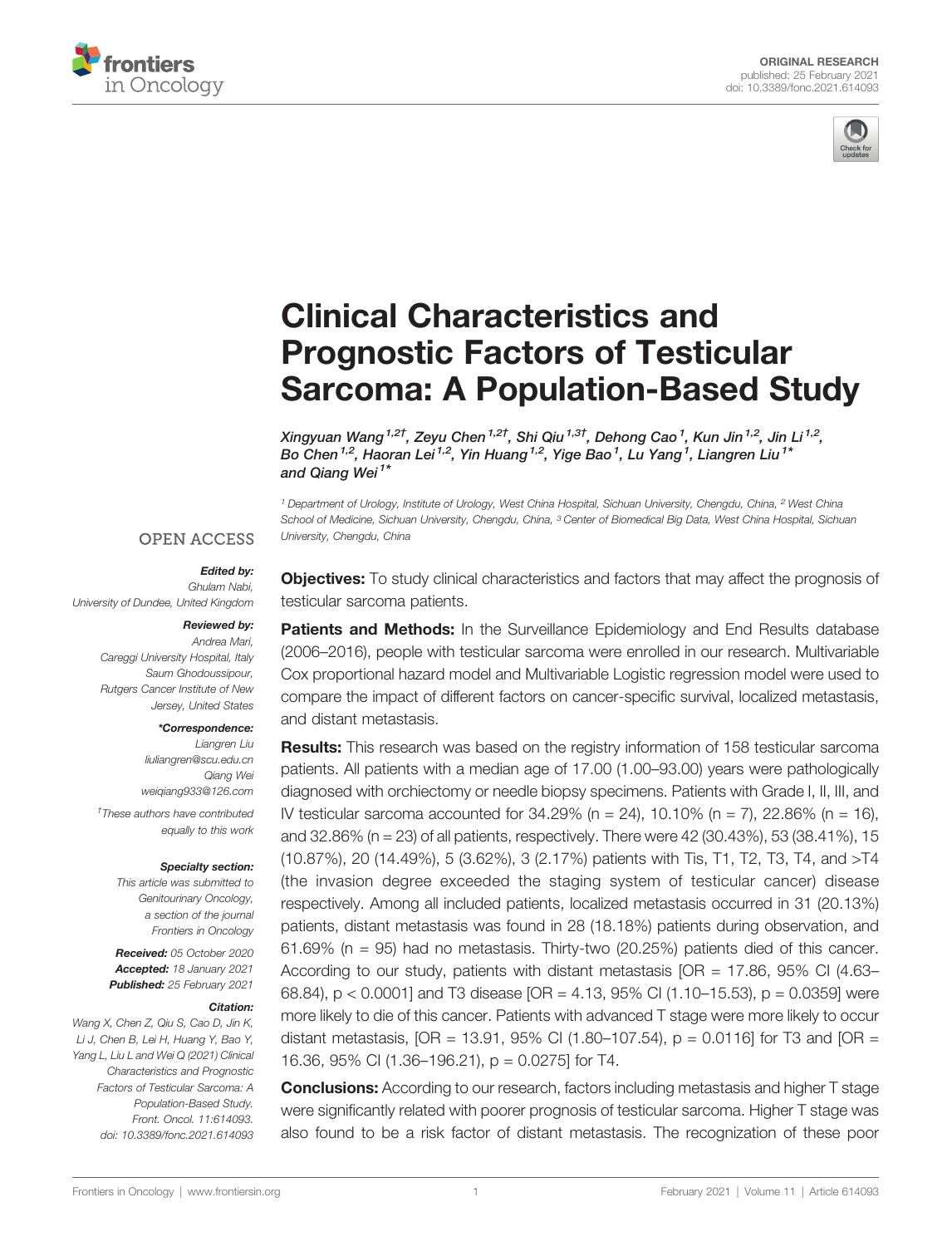prognostic factors may allow physicians to make comprehensive and appropriate management decision for testicular sarcoma patients.

Keywords: testicular sarcoma, prognosis, cancer-specific survival, metastasis, differentiation grade

# INTRODUCTION

Sarcomas are a heterogeneous group of malignant tumors of mesenchymal origin [\(1](#page-5-0)–[3](#page-5-0)). They are relatively rare, representing less than 1% of all adult malignancies and 12% of pediatric malignancies ([1](#page-5-0), [2](#page-5-0)). Sarcomas can occur at all anatomic sites in the body, but the majority are in the extremities ([2](#page-5-0)). A study reviewed the anatomic distribution of soft tissue sarcomas in 4,550 adults, 46% of them occurred at thigh, buttock, and groin, 13% occurred at upper extremity, torso and retroperitoneum accounted for 18% and 13% respectively, while head and neck only constituted 9% [\(4](#page-5-0)). The care for patients with sarcomas is usually based on anatomic site and histology, so there is no unified treatment standard.

The majority of primary testicular tumors derive from germ cell origin. Primary testicular sarcoma (TS) is particularly rare. Since it differs from primary testicular germ cell tumors (TGCT), the risk assessment system currently used for testicular tumors shall not be applicable for TS.

As far as we know, a number of cases of TS have been reported in the previous literature [\(5](#page-5-0)–[18\)](#page-6-0), but no cohort study has been published. This study aimed to identify the clinical characteristics and factors that may affect the prognosis of TS patients. This study was based on information from the National Cancer Institute's Surveillance Epidemiology and End Results (SEER, RRID: SCR\_006902) database (2006–2016).

# MATERIALS AND METHODS

### Study Population

We identified men with TS from 2006 to 2016 from cancer registries captured by the SEER Program. According to the International Classification of Disease for Oncology, Third Edition (ICD-O-3), the histology was restricted to the sarcoma including ICD-O-3 8800/3 (Sarcoma, NOS), ICD-O-3 8802/3 (Giant cell sarcoma), ICD-O-3 8811/3 (Fibromyxosarcoma), ICD-O-3 8830/3 (Malignant fibrous histiocytoma), ICD-O-3 8850/3 (Liposarcoma, NOS), ICD-O-3 8851/3 (Liposarcoma, well differentiated), ICD-O-3 8858/3 (Differentiated liposarcoma), ICD-O-3 8890/3 (Leiomyosarcoma, NOS), ICD-O-3 8895/3 (Myosarcoma), ICD-O-3 8900/3 (Rhabdomyosarcoma, NOS), ICD-O-3 8901/3 (Pleomorphic rhabdomyosarcoma, adult type), ICD-O-3 8902/3 (Mixed type rhabdomyosarcoma), ICD-O-3 8910/3 (embryonal rhabdomyosarcoma, NOS), ICD-O-3 8912/3 (Spindle cell rhabdomyosarcoma), ICD-O-3 8920/3 (Alveolar rhabdomyosarcoma), and ICD-O-3 8921/3 (Rhabdomyosarcoma with ganglionic differentiation). Tumors containing elements other than sarcoma and patients with neoplasms in other sites were excluded. The primary cancer site was restricted to the testis (C62). Sarcomas from other sites that metastasized to the testicle were also excluded. Finally 158 patients were enrolled in our study. Data we obtained from the database contained age, survival time, region, race, marital status, year of diagnosis, differentiation grade, laterality, tumor size, surgery, serum tumor markers [Alpha Fetoprotein (AFP), human Chorionic Gonadotropin (hCG), Lactate Dehydrogenase (LDH)], stage, and cancer-specific mortality (CSM).

# Independent Variable and Endpoint

The endpoints of this study included cancer-specific survival (CSS), localized metastasis (LM), and distant metastasis (DM). LM referred to regional lymph nodes metastasis. We compared the impact of different independent factors on them, including age at diagnosis, differentiation grade, laterality, tumor size, surgery, serum tumor markers, metastasis, and T stage.

### Statistical Analysis

Firstly, we assessed the distribution of baseline characteristics with the use of a two-sample t test and a chi-square test to compare continuous and categorical variables, respectively. Data were presented as median (interquartile range or minimum value–maximum value) for continuous variables and as frequency (%) for categorical variables.

Secondly, Kaplan-Meier survival estimate was used to compare survival of patients of different differentiation grades.

Thirdly, multivariable cox proportional hazard model and multivariable logistic regression model were used to compare the impact of different factors on CSS, LM, and DM, with adjustment for region, race, marital status, and year of diagnosis.

All statistical analyses were performed using Empower Stats 2.0. A P value <0.05 was considered statistically significant.

# RESULTS

# Baseline Characteristics

A total of 158 TS patients were included in our study. All patients were diagnosed pathologically through surgery or needle biopsy. The patients were of a median age of 17 (interquartile range, 7.25–61.50) years. Patients with Grade I, II, III, and IV testicular sarcoma accounted for 34.29% (n = 24), 10.10% (n = 7), 22.86%  $(n = 16)$ , and 32.86%  $(n = 23)$  of all patients, respectively. There were 42 (30.43%), 53 (38.41%), 15 (10.87%), 20 (14.49%), 5 (3.62%), 3 (2.17%) patients with Tis, T1, T2, T3, T4, and >T4 (the invasion degree exceeded the staging system of testicular cancer) disease respectively. Among all included patients, localized metastasis occurred in 31 (20.13%) patients, distant metastasis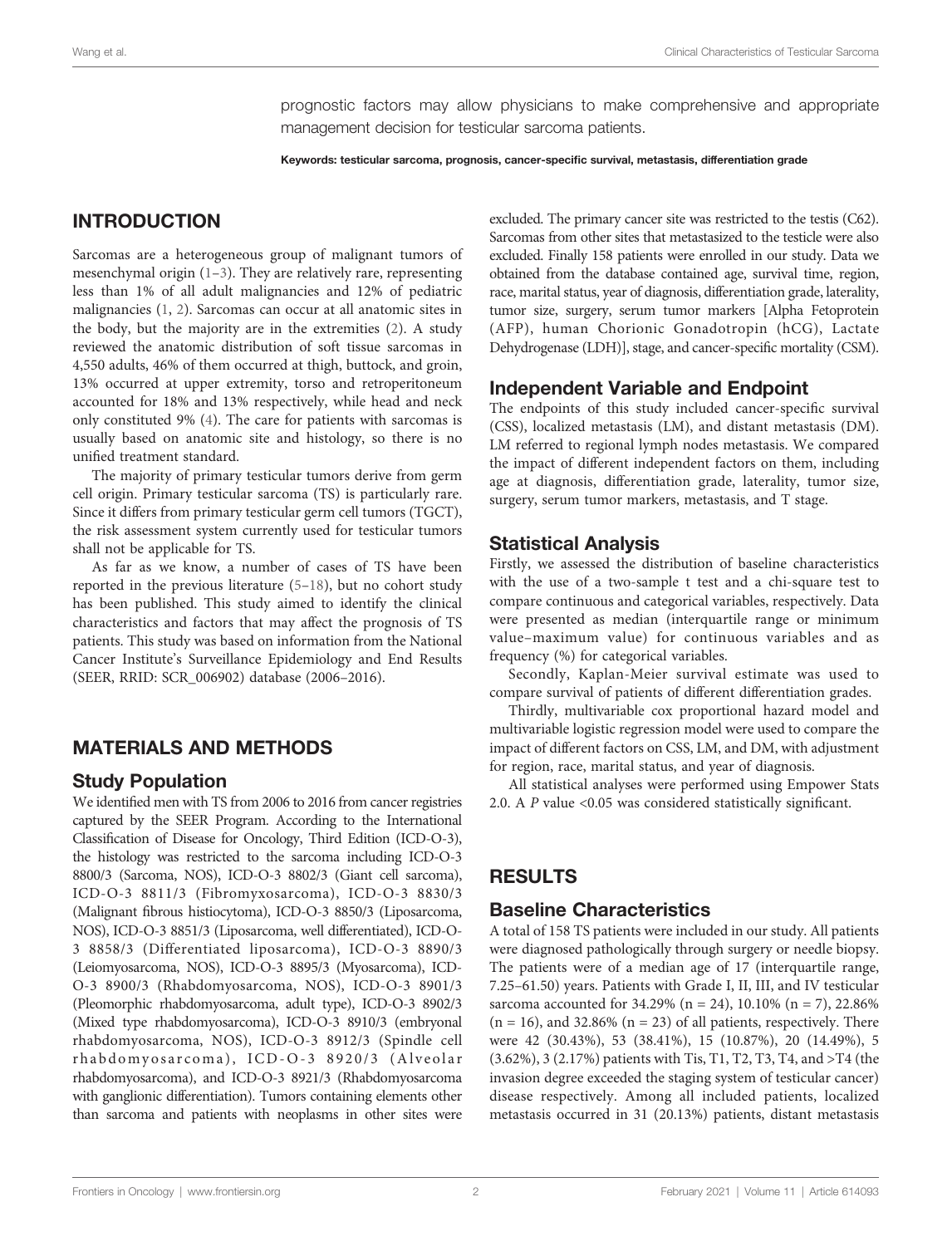TABLE 1 | Baseline characteristics of all TS patients.

| Age at diagnosis, Median (Q1-Q3)<br>Region, N (%)    | 17.00 (7.25-61.50) |
|------------------------------------------------------|--------------------|
| Pacific Coast                                        | 76 (48.10%)        |
| East                                                 | 57 (36.08%)        |
| Northern Plains                                      | 14 (8.86%)         |
| Southwest                                            |                    |
|                                                      | 11 (6.96%)         |
| Race, N (%)                                          |                    |
| White                                                | 117 (76.47%)       |
| <b>Black</b>                                         | 28 (18.30%)        |
| Asian or Pacific Islander                            | 7 (4.58%)          |
| American Indian/Alaska Native                        | 1 (0.65%)          |
| Marital status, N (%)                                |                    |
| Single (never married)/Unmarried or Domestic Partner | 104 (69.80%)       |
| Married (including common law)                       | 38 (25.50%)        |
| Divorced/separated/widowed                           | 7 (4.70%)          |
| Year of diagnosis, N (%)                             |                    |
| 2006                                                 | 12 (7.59%)         |
| 2007                                                 | 12 (7.59%)         |
| 2008                                                 | 22 (13.92%)        |
| 2009                                                 | $9(5.70\%)$        |
|                                                      |                    |
| 2010                                                 | 10 (6.33%)         |
| 2011                                                 | 20 (12.66%)        |
| 2012                                                 | 15 (9.49%)         |
| 2013                                                 | 13 (8.23%)         |
| 2014                                                 | 16 (10.13%)        |
| 2015                                                 | 13 (8.23%)         |
| 2016                                                 | 16 (10.13%)        |
| Differentiation grade, N (%)                         |                    |
| Well differentiated; Grade I (G1)                    | 24 (34.29%)        |
| Moderately differentiated; Grade II (G2)             | 7 (10.00%)         |
| Poorly differentiated; Grade III (G3)                | 16 (22.86%)        |
| Undifferentiated; anaplastic; Grade IV (G4)          | 23 (32.86%)        |
| Laterality, $N$ (%)                                  |                    |
| Unilateral                                           | 75 (47.47%)        |
| Bilateral                                            | 83 (52.53%)        |
| Tumor size, N (%)                                    |                    |
|                                                      |                    |
| 22.0                                                 | 4(3.25%)           |
| $2.0 - 4.0$                                          | 20 (16.26%)        |
| $\geq 4.0$                                           | 99 (80.49%)        |
| Surgery, N (%)                                       |                    |
| None                                                 | 2 (1.27%)          |
| Partial dissection                                   | $1(0.63\%)$        |
| Orchiectomy                                          | 153 (96.84%)       |
| Method unknown                                       | 2 (1.27%)          |
| <b>RPLND, N (%)</b>                                  |                    |
| Yes                                                  | 36 (23.08%)        |
| No                                                   | 120 (76.92%)       |
| Radiotherapy, N (%)                                  |                    |
| None                                                 | 117 (74.05%)       |
| Adjuvant                                             | 39 (24.68%)        |
| Neoadjuvant                                          | 2 (1.27%)          |
|                                                      |                    |
| AFP, N (%)                                           |                    |
| Normal                                               | 20 (83.33%)        |
| Normal-1,000                                         | 2 (8.33%)          |
| 1,000-10,000                                         | 1 (4.17%)          |
| >10,000                                              | 1 (4.17%)          |
| hCG, N (%)                                           |                    |
| Normal                                               | 18 (78.26%)        |
| Normal-5,000                                         | 5 (21.74%)         |
| LDH, N (%)                                           |                    |
| Normal                                               | 11 (57.89%)        |
| Normal-1.5N <sup>a</sup>                             | 5 (26.32%)         |
| $1.5N - 10N$                                         | 3(15.79%)          |
| Metastasis, N (%)                                    |                    |
| No                                                   | 95 (61.69%)        |
|                                                      |                    |
|                                                      | (Continued)        |
|                                                      |                    |

| <b>TABLE 1   Continued</b> |  |  |  |
|----------------------------|--|--|--|
|----------------------------|--|--|--|

| Localized            | 31 (20.13%) |
|----------------------|-------------|
| <b>Distant</b>       | 28 (18.18%) |
| Invasion, $N$ $(\%)$ |             |
| Tis                  | 42 (30.43%) |
| T1                   | 53 (38.41%) |
| T2                   | 15 (10.87%) |
| T <sub>3</sub>       | 20 (14.49%) |
| T4                   | 5(3.62%)    |
| $>$ T4               | 3(2.17%)    |
|                      |             |

Q, quartile; RPLND, retroperitoneal lymph node dissection; AFP, Alpha Fetoprotein; hCG, human Chorionic Gonadotropin; LDH, Lactate Dehydrogenase. a N, normal.

was found in 28 (18.18%) patients during observation. Details of the baseline information was tabulated in Table 1.

#### Survival Data

In our study, 32 (20.25%) patients died of this cancer, with a median survival time of 43.00 (0.00–131.00) months. The 1- and 3-year CSS rate of G1, G2, G3, and G4 patients was 90.03% (95% CI 77.69–100.00%), 85.71% (63.34–100.00%), 75.00% (56.52– 99.52%), 76.02% (59.60–96.98%), and 82.52% (65.87–100.00%), 71.43% (44.71–100.00%), 75% (56.52–99.52%), 70.17% (52.53– 93.75%), respectively ([Figure 1](#page-3-0)).

### Risk Factors

Cox proportional hazard model was used to evaluate the impact of several factors on CSM. According to our study, patients with distant metastasis [OR = 17.86, 95% CI (4.63–68.84), p < 0.0001] and T3 disease  $[OR = 4.13, 95\% \text{ CI } (1.10-15.53), p = 0.0359]$ were more likely to die of this cancer. However, we did not find statistical difference in the risk of CSM between different differentiation grade, laterality, tumor size, surgery, AFP, hCG, LDH  $(p > 0.05)$  ([Table 2](#page-4-0)).

Radiotherapy was found to be related with higher risk of CSM after adjusting for marital status, race, region, and year of diagnosis. Hence, we compared baseline characteristics of patients received adjuvant radiotherapy with those not. Significant difference was found in differentiation grade, status of metastasis, and T stage ([Supplementary Table 1](#page-5-0)). After adjusting for marital status, race, region, year of diagnosis, differentiation grade, status of metastasis, and T stage, that association was not statistically significant [34407.88 (0.00, Inf) 0.9960].

We also used multivariable logistic regression analysis to evaluate the impact of several factors on LM. Patients with Grade III disease had a higher risk of localized metastasis [OR = 14.29, 95% CI (1.41–144.36), p = 0.0242] before adjustment. However, the difference became not statistically significant after adjusting for other variates  $[OR = 83.01, 95\% \text{ CI } (0.61,$ 11366.93),  $P = 0.0783$ . There were either no statistical significance in the impact of laterality, tumor size, T stage on LM ( $p > 0.05$ ) ([Table 3](#page-4-0)).

Multivariable logistic regression model was used to evaluate the impact of several factors on DM. Patients with Grade IV disease had a higher risk of distant metastasis [OR = 9.19, 95% CI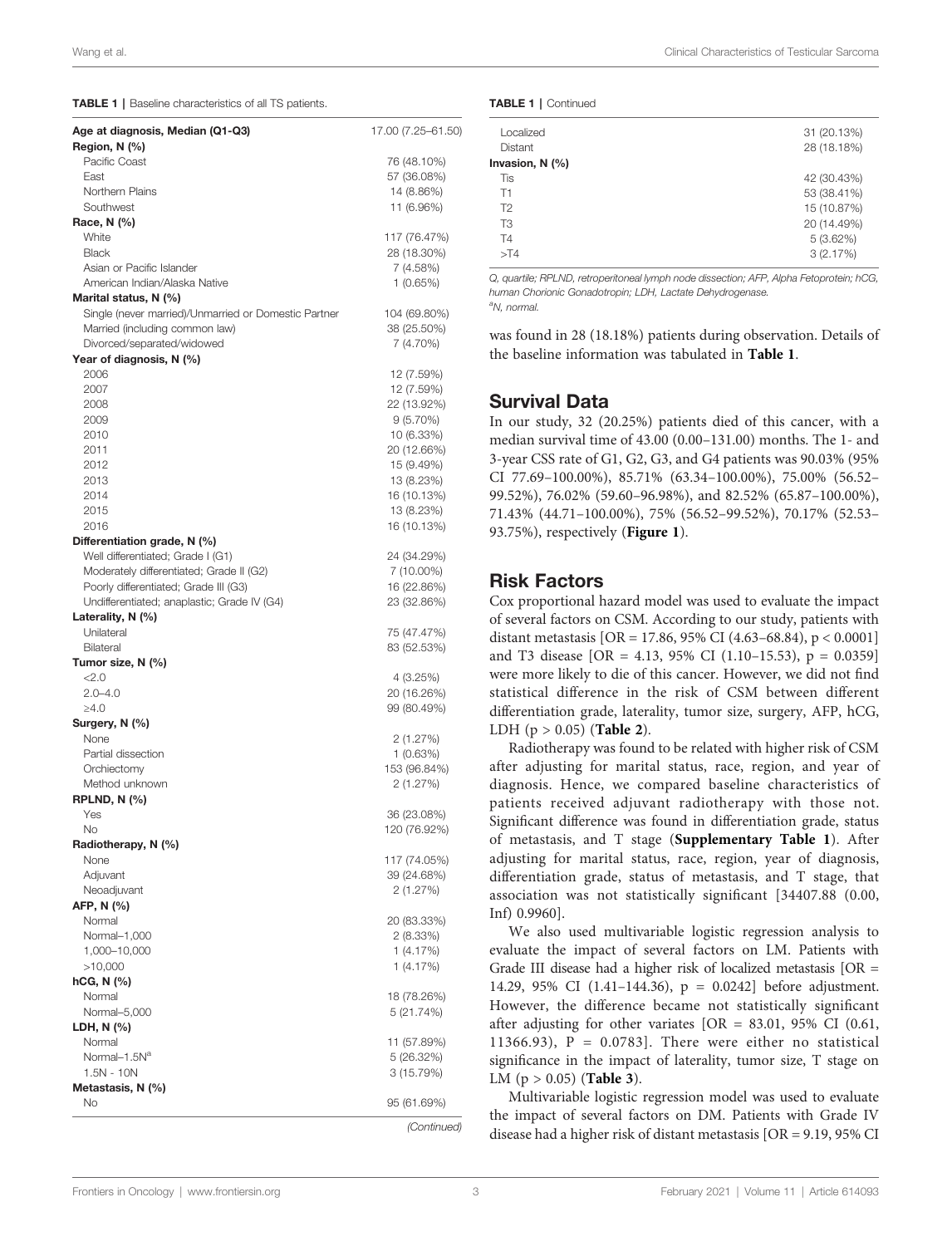<span id="page-3-0"></span>

 $(1.02-82.42)$ ,  $p = 0.0476$ ] before adjustment. Nonetheless, the difference became not statistically significant after adjusting for other variates [OR = 7.38, 95% CI (0.53, 102.36), P = 0.1362]. Patients with advanced T stage were of higher risk of distant metastasis [OR = 13.91, 95% CI (1.80–107.54), p = 0.0116] for T3 and [OR = 16.36, 95% CI (1.36-196.21),  $p = 0.0275$ ] for T4 ([Table 4](#page-5-0)).

# **DISCUSSION**

Sarcomas are complicated malignancies encompassing a broad histopathologic spectrum. Approximately 80 percent of new cases of sarcomas originate from soft tissue, and the rest originate from bone ([1](#page-5-0), [2\)](#page-5-0). As classified by the fourth edition of the World Health Organization (WHO), there are more than 100 different histologic subtypes of soft-tissue neoplasms ([3](#page-5-0), [19\)](#page-6-0). Histologic grade is currently recognized the most important prognostic factor for sarcomas and is predictive of distant metastasis and cancer-specific survival ([2](#page-5-0), [3](#page-5-0)). There are several grading systems. The AJCC Staging System uses a four-grade scheme ranging from G1 (well-differentiated) to G4 (undifferentiated) [\(20\)](#page-6-0). The French Federation of Cancer Centers Sarcoma Group (FNCLCC) grading schema, basing on three parameters: differentiation, mitotic rate, and necrosis, is widely recommended ([2](#page-5-0), [20,](#page-6-0) [21](#page-6-0)). In addition to histologic grade, tumor size and pathologic stage at the time of diagnosis are counted as another two most important prognostic factors ([2](#page-5-0)).

Due to the histological difference between TS and TGCT, the clinical and pathological characteristic of TS may differ from TGCT. The management decision of TS should not be made on the basis of current guidelines for testicular tumors (which was mainly on TGCTs). Since TS is particularly rare, studies about this cancer are limited, and most of them are case reports or case reviews ([5](#page-5-0)–[18](#page-6-0)). To our knowledge, this is the first cohort study based on a relatively large amount of TS patients, reporting clinical characteristics and factors that may affect the prognosis of TS patients.

As reported in our study, patients with distant metastasis had a 17.86 fold increased risk to die of TS itself [OR = 17.86, 95% CI (4.63–68.84), p < 0.0001], and patients with T3 disease had a 4.13 fold increased risk  $[OR = 4.13, 95\% \text{ CI } (1.10-15.53), p = 0.0359]$ . The risk of DM in patients with advanced T stage was higher than those with lower T stage, 13.91 fold (95% CI, 1.80 to 107.54 fold) for T3 and 16.36 fold (95% CI, 1.36 to 196.21 fold) for T4. We can conclude that necessary imaging techniques should be used to evaluate the extent of a primary tumor and to establish the presence or absence of metastatic disease. For those patients with metastasis or advanced T stage disease, further treatment and comprehensive management should be formulated. At present there are no relevant guidelines regarding retroperitoneal lymph node dissection (RPLND) in TS patients. For retroperitoneal sarcomas, the cornerstone of treatment is surgical resection [\(3\)](#page-5-0). So we consider RPLND necessary when imaging shows enlarged retroperitoneal lymph nodes.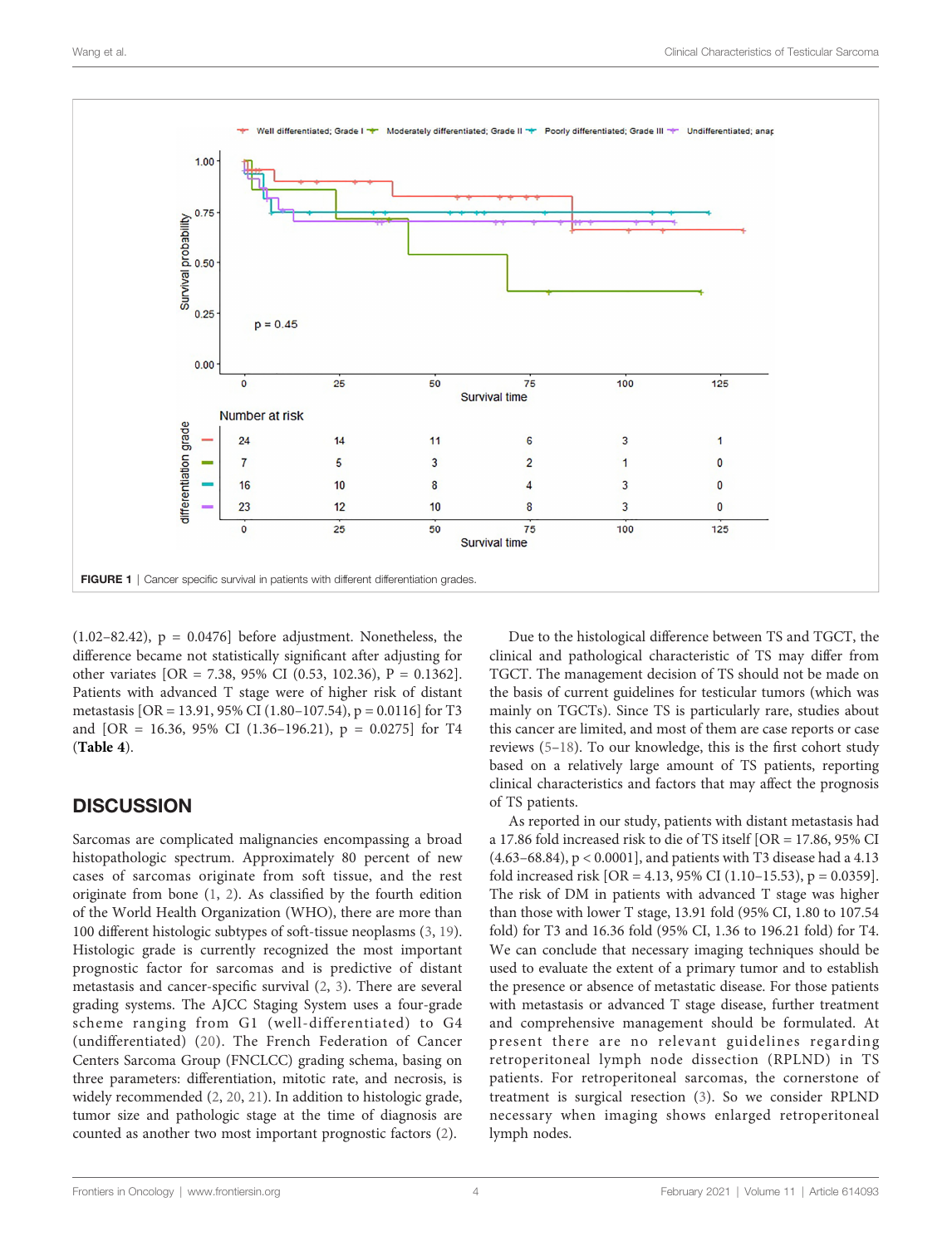#### <span id="page-4-0"></span>TABLE 2 | CSM risk factors in all patients.

| <b>Exposure</b>                            | Univariable model HR<br>(95% CI) p-value | Multivariable model HR<br>(95% CI) p-value |
|--------------------------------------------|------------------------------------------|--------------------------------------------|
| Age at diagnosis<br><b>Differentiation</b> | 1.02 (1.01, 1.03) 0.0003*                | 1.06 (1.03, 1.09) 0.0002*                  |
| grade                                      |                                          |                                            |
| G1                                         | 1.0                                      | 1.0                                        |
| G <sub>2</sub>                             | 2.97 (0.74, 11.90) 0.1239                | inf. (0.00, Inf) 0.9980                    |
| G <sub>3</sub>                             | 1.42 (0.36, 5.70) 0.6169                 | 0.28 (0.02, 4.09) 0.3525                   |
| G4                                         | 1.56 (0.44, 5.54) 0.4909                 | 1.91 (0.34, 10.78) 0.4658                  |
| Laterality                                 |                                          |                                            |
| Unilateral                                 | 1.0                                      | 1.0                                        |
| Bilateral                                  | 0.81 (0.40, 1.61) 0.5409                 | 0.92 (0.38, 2.21) 0.8465                   |
| <b>Tumor size</b>                          |                                          |                                            |
| $<$ 4 cm                                   | 1.0                                      | 1.0                                        |
| $\geq 4$ cm                                | 2.05 (0.61, 6.83) 0.2429                 | 2.13 (0.52, 8.70) 0.2902                   |
| Surgery                                    |                                          |                                            |
| None                                       | 1.0                                      | 1.0                                        |
| Partial dissection                         | 1.00 (0.00, lnf) 1.0000                  | 0.27 (0.00, lnf) 1.0000                    |
| Orchiectomy                                | inf. (0.00, Inf) 0.9982                  | inf. (0.00, Inf) 0.9993                    |
| Method unknown                             | 1.00 (0.00, lnf) 1.0000                  | 1.00 (0.00, lnf) 1.0000                    |
| Radiotherapy                               |                                          |                                            |
| None                                       | 1.0                                      | 1.0                                        |
| Adjuvant                                   | 1.52 (0.73, 3.15) 0.2606                 | 3.91 (1.42, 10.76) 0.0081*                 |
| Neoadjuvant                                | 0.00 (0.00, Inf) 0.9968                  | 0.00 (0.00, Inf) 0.9989                    |
| <b>AFP</b>                                 |                                          |                                            |
| Normal                                     | 1.0                                      | 1.0                                        |
| Normal-1,000                               | 0.00 (0.00, Inf) 0.9993                  | 0.00 (0.00, Inf) 0.9999                    |
| 1,000-10,000                               | 0.00 (0.00, Inf) 0.9995                  | 0.02 (0.00, Inf) 1.0000                    |
| hCG                                        |                                          |                                            |
| Normal                                     | 1.0                                      | 1.0                                        |
| Normal - 5000                              | 3.28 (0.54, 19.79) 0.1948                | 6.81 (0.36, 129.27) 0.2013                 |
| <b>LDH</b>                                 |                                          |                                            |
| Normal                                     | 1.0                                      | 1.0                                        |
| Normal-1.5N <sup>a</sup>                   | 7.45 (0.77, 72.22) 0.0831                | 1.0                                        |
| 1.5N-10N                                   | 0.00 (0.00, Inf) 0.9991                  | 1.0                                        |
| <b>Metastasis</b>                          |                                          |                                            |
| No.                                        | 1.0                                      | 1.0                                        |
| Localized                                  | 1.28 (0.45, 3.64) 0.6410                 | 1.61 (0.37, 7.05) 0.5267                   |
| Distant                                    | 4.97 (2.32, 10.64)                       | 17.86 (4.63, 68.84)                        |
|                                            | $<$ 0.0001*                              | $<$ 0.0001*                                |
| Invasion                                   |                                          |                                            |
| Tis                                        | 1.0                                      | 1.0                                        |
| T1                                         | 0.60 (0.23, 1.55) 0.2866                 | 0.42 (0.14, 1.23) 0.1130                   |
| T <sub>2</sub>                             | 1.36 (0.42, 4.42) 0.6085                 | 2.27 (0.59, 8.73) 0.2336                   |
| T <sub>3</sub>                             | 1.89 (0.70, 5.08) 0.2088                 | 4.13 (1.10, 15.53) 0.0359*                 |
| <b>T4</b>                                  | 0.97 (0.12, 7.63) 0.9739                 | 2.46 (0.22, 27.48) 0.4655                  |
| >174                                       | 1.41 (0.18, 11.15) 0.7473                | 0.00 (0.00, Inf) 0.9989                    |

AFP, Alpha Fetoprotein; hCG, human Chorionic Gonadotropin; LDH, Lactate Dehydrogenase.

\*Statistically significant.

Patients with Grade II disease had a 14.29 fold increased risk of LM  $[OR = 14.29, 95\% \text{ CI } (1.41-144.36), p = 0.0242]$ , and patients with Grade IV disease had a 9.19 fold increased risk of DM [OR = 9.19, 95% CI (1.02–82.42), p = 0.0476] before adjustment. However the difference became not statistically significant after adjustment. In addition, we did not find there were statistical difference when evaluating the impact of differentiation grade and surgery on CSM, the impact of tumor size on CSM, LM, and DM. These findings may be due to the small sample size and the variability in the number of patients of different T stages and differentiation grades. We can still

TABLE 3 | LM risk factors in all patients.

| <b>Exposure</b>                            | Univariable model HR<br>(95% CI) p-value | Multivariable model HR<br>(95% CI) p-value |
|--------------------------------------------|------------------------------------------|--------------------------------------------|
| Age at diagnosis<br><b>Differentiation</b> | 0.99(0.97, 1.00)0.1458                   | 1.01 (0.96, 1.05) 0.7963                   |
| grade                                      |                                          |                                            |
| G1                                         | 1.0                                      | 1.0                                        |
| G2                                         | 3.33 (0.18, 61.68) 0.4187                | 0.00 (0.00, Inf) 0.9980                    |
| G <sub>3</sub>                             | 14.29 (1.41, 144.36)<br>$0.0242*$        | 83.01 (0.61, 11366.93)<br>0.0783           |
| G4                                         | 2.86 (0.24, 34.66) 0.4097                | 8.39 (0.13, 538.41) 0.3165                 |
| Laterality                                 |                                          |                                            |
| Unilateral                                 | 1.0                                      | 1.0                                        |
| Bilateral                                  | 1.69 (0.74, 3.86) 0.2155                 | 1.43 (0.51, 3.97) 0.4939                   |
| Invasion                                   |                                          |                                            |
| <b>Tis</b>                                 | 1.0                                      | 1.0                                        |
| T1                                         | 10.50 (1.30, 84.88)<br>$0.0274*$         | inf. (0.00, Inf) 0.9959                    |
| T <sub>2</sub>                             | 8.75 (0.70, 108.79) 0.0916               | inf. (0.00, Inf) 0.9959                    |
| T3                                         | inf. (0.00, Inf) 0.9910                  | inf. (0.00, Inf) 0.9948                    |
| <b>T4</b>                                  | inf. (0.00, Inf) 0.9962                  | inf. (0.00, Inf) 0.9974                    |
| $>$ T4                                     | 1.0                                      | 1.0                                        |
| <b>Tumor size</b>                          |                                          |                                            |
| $<$ 4 cm                                   | 1.0                                      | 1.0                                        |
| $\geq 4$ cm                                | 1.40 (0.46, 4.26) 0.5530                 | 1.94 (0.46, 8.12) 0.3658                   |

\*Statistically significant.

speculate from the Kaplan-Meier curve that the survival rate of TS patients lowered with worse differentiation, though this difference was not statistically significant ( $p > 0.05$ ).

What's more, most patients enrolled in our study had normal AFP, hCG, and LDH. This is consistent with previously reported cases, including but not limited to a 27-year-old male with highgrade primary testicular leimyosarcoma reported by Fouzia Siraj et al. ([5](#page-5-0)) and a 51-year-old patient with primary testicular sarcoma reported by Allaway M. et al. [\(6\)](#page-5-0). We did not find that these serum tumor markers had a statistically significant impact on CSM and DM in TS patients. Unlike in germ cell tumors, where elevations of tumor markers (AFP, hCG, and LDH) allow for staging and determination of treatment regimen, no known marker exists in TS. Future work may elucidate a prognostic biomarker for TS.

Although this is the first cohort study in TS, there are limitations of our study. Due to its retrospective nature, not all clinical data were collected in SEER database, which is a common defect in any observational study. In addition, because of the limited size of the study cohort, some outcomes were not adequately powered to detect a statistical significance. As there are no guidelines for the diagnosis and management of patients with TS, there was likely high variability in the staging and receipt of imaging as well as treatments received by the patients in this cohort.

### **CONCLUSION**

According to our study, patients with advanced T stage were more likely to have distant metastasis. Both distant metastasis and advanced T stage were associated with worse CSM. The

<sup>&</sup>lt;sup>a</sup>N, normal.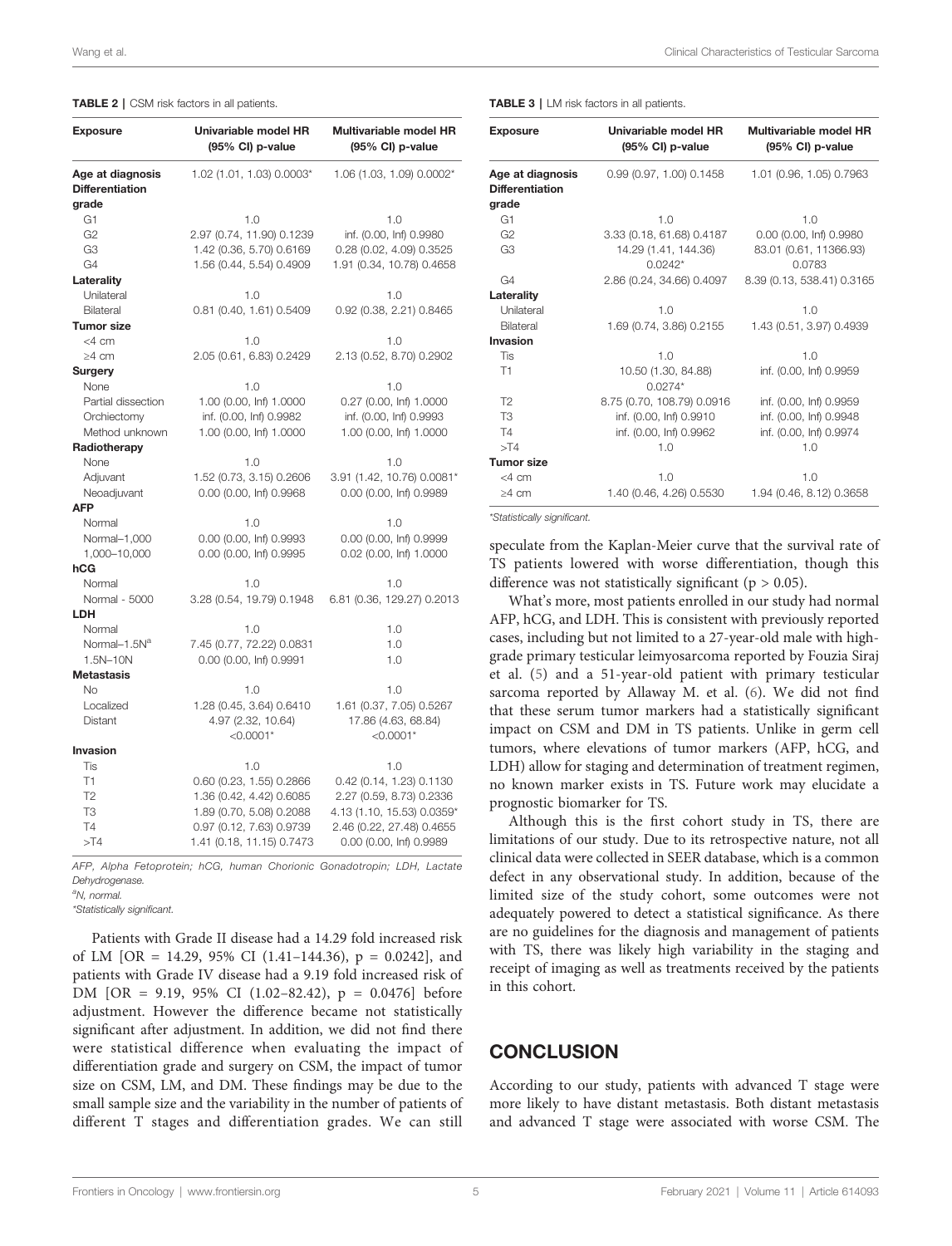#### <span id="page-5-0"></span>TABLE 4 | DM risk factors in all patients.

| <b>Exposure</b>                            | Univariable model OR<br>(95% CI) p-value | Multivariable model OR<br>(95% CI) p-value |
|--------------------------------------------|------------------------------------------|--------------------------------------------|
| Age at diagnosis<br><b>Differentiation</b> | 0.99 (0.98, 1.01) 0.3828                 | 1.07 (1.02, 1.12) 0.0028*                  |
| grade                                      |                                          |                                            |
| G <sub>1</sub>                             | 1.0                                      | 1.0                                        |
| G <sub>2</sub>                             | 0.00 (0.00, Inf) 0.9950                  | 16.56 (0.00, Inf) 0.9998                   |
| G3                                         | 7.00 (0.70, 70.05) 0.0977                | 5.90 (0.23, 153.22) 0.2855                 |
| G4                                         | 9.19 (1.02, 82.42) 0.0476*               | 7.38 (0.53, 102.36) 0.1362                 |
| Laterality                                 |                                          |                                            |
| Unilateral                                 | 1.0                                      | 1.0                                        |
| Bilateral                                  | 1.08 (0.48, 2.46) 0.8493                 | 1.17 (0.43, 3.20) 0.7558                   |
| <b>AFP</b>                                 |                                          |                                            |
| Normal                                     | 1.0                                      | 1.0                                        |
| Normal-1,000                               | 3.00 (0.16, 57.37) 0.4656                | inf. (0.00, Inf) 0.9994                    |
| 1,000-10,000                               | 0.00 (0.00, Inf) 0.9967                  | 0.00 (0.00, Inf) 0.9995                    |
| >10,000                                    | inf. (0.00, Inf) 0.9962                  | inf. (0.00, Inf) 0.9994                    |
| hCG                                        |                                          |                                            |
| Normal                                     | 1.0                                      | 1.0                                        |
| Normal - 5000                              | 3.90 (0.49, 30.76) 0.1965                | inf. (0.00, Inf) 0.9983                    |
| <b>LDH</b>                                 |                                          |                                            |
| Normal                                     | 1.0                                      |                                            |
| Normal-1.5N <sup>a</sup>                   | 15.00 (0.98, 228.91)<br>0.0515           |                                            |
| 1.5N-10N                                   | inf. (0.00, Inf) 0.9956                  |                                            |
| Invasion                                   |                                          |                                            |
| Tis                                        | 1.0                                      | 1.0                                        |
| T1                                         | 0.12(0.01, 1.00)0.0500                   | 0.08 (0.01, 0.93) 0.0432                   |
| T <sub>2</sub>                             | 3.00 (0.76, 11.90) 0.1182                | 3.74 (0.55, 25.40) 0.1766                  |
| T <sub>3</sub>                             | 4.91 (1.43, 16.86) 0.0115*               | 13.91 (1.80, 107.54)<br>$0.0116*$          |
| T4                                         | 9.00 (1.23, 65.64) 0.0302*               | 16.36 (1.36, 196.21)<br>$0.0275*$          |
| $>$ T4                                     | inf. (0.00, Inf) 0.9894                  | inf. (0.00, Inf) 0.9978                    |
| <b>Tumor size</b>                          |                                          |                                            |
| <4 cm                                      | 1.0                                      | 1.0                                        |
| $\geq$ 4 cm                                | 7.36 (0.94, 57.39) 0.0568                | 8.87 (0.92, 85.27) 0.0587                  |

AFP, Alpha Fetoprotein; hCG, human Chorionic Gonadotropin; LDH, Lactate Dehydrogenase. <sup>a</sup>N, normal.

\*Statistically significant.

recognization of these poor prognostic factors may allow physicians to make comprehensive and appropriate management decision for TS patients. In order to better understand this disease, larger powered studies are needed.

### **REFERENCES**

- 1. Siegel RL, Miller KD, Jemal A. Cancer statistics, 2019. CA Cancer J Clin (2019) 69(1):7–34. doi: [10.3322/caac.21551](https://doi.org/10.3322/caac.21551)
- 2. Ryan CW, Meyer J. Clinical presentation, histopathology, diagnostic evaluation, and staging of soft tissue sarcoma. [https://www.uptodate.cn/contents/zh-Hans/](https://www.uptodate.cn/contents/zh-Hans/clinical-presentation-histopathology-diagnostic-evaluation-and-staging-of-soft-tissue-sarcoma) [clinical-presentation-histopathology-diagnostic-evaluation-and-staging-of-soft](https://www.uptodate.cn/contents/zh-Hans/clinical-presentation-histopathology-diagnostic-evaluation-and-staging-of-soft-tissue-sarcoma)[tissue-sarcoma](https://www.uptodate.cn/contents/zh-Hans/clinical-presentation-histopathology-diagnostic-evaluation-and-staging-of-soft-tissue-sarcoma).
- 3. Gamboa AC, Gronchi A, Cardona K. Soft-Tissue Sarcoma in Adults: An Update on the Current State of Histiotype-Specific Management in an Era of Personalized Medicine. CA Cancer J Clin (2020) 70(3):200–29. doi: [10.3322/caac.21605](https://doi.org/10.3322/caac.21605)
- 4. Lawrence WJ, Donegan WL, Natarajan N, Mettlin C, Beart E, Winchester D, et al. Adult soft tissue sarcomas. A pattern of care survey of the American College of Surgeons. Ann Surg (1987) 205(4):349–59. doi: [10.1097/00000658-198704000-00003](https://doi.org/10.1097/00000658-198704000-00003)
- 5. Siraj F, Sharma S, Rai CB, Vasudeva P. Primary high grade testicular leiomyosarcoma: A rare malignancy in a young male. Turk J Urol (2018) 44(2):178–81. doi: [10.5152/tud.2017.15821](https://doi.org/10.5152/tud.2017.15821)

### DATA AVAILABILITY STATEMENT

The original contributions presented in the study are included in the article/Supplementary Material. Further inquiries can be directed to the corresponding author.

# ETHICS STATEMENT

Ethical review and approval was not required for the study on human participants in accordance with the local legislation and institutional requirements. Written informed consent from the participants' legal guardian/next of kin was not required to participate in this study in accordance with the national legislation and the institutional requirements.

### AUTHOR CONTRIBUTIONS

(I) Conception and design: XW, ZC, and SQ. (II) Administrative support: YB, LY, LL, and QW. (III) Provision of study materials or patients: XW, ZC, SQ, and KJ. (IV) Collection and assembly of data: XW, ZC, JL, BC, HL, and YH. (V) Data analysis and interpretation: XW, ZC, SQ, KJ, and YB. (VI) Manuscript writing: XW, ZC, SQ, DC, KJ, JL, BC, HL, YH, YB, LY, LL, and QW. All authors contributed to the article and approved the submitted version.

### SUPPLEMENTARY MATERIAL

The Supplementary Material for this article can be found online at: [https://www.frontiersin.org/articles/10.3389/fonc.2021.](https://www.frontiersin.org/articles/10.3389/fonc.2021.614093/full#supplementary-material) [614093/full#supplementary-material](https://www.frontiersin.org/articles/10.3389/fonc.2021.614093/full#supplementary-material)

Supplementary Table 1 | Baseline characteristics of patients received radiotherapy after surgery or not.

- 6. Allaway M, Nseyo UO, Kandzari SJ. Primary testicular sarcoma. J Urol (2000) 163(6):1871. doi: [10.1016/S0022-5347\(05\)67570-2](https://doi.org/10.1016/S0022-5347(05)67570-2)
- 7. Hachi H, Bougtab A, Amhajji R, Otmany F, Bouzidi A, Laalou L, et al. A case report of testicular leiomyosarcoma. Med Trop (Mars) (2002) 62(5):531–3.
- 8. Singh R, Chandra A, O'Brien TS. Primary intratesticular leiomyosarcoma in a mixed race man: a case report. Clin Pathol (2004) 57:1319–20. doi: [10.1136/](https://doi.org/10.1136/jcp.2004.018770) [jcp.2004.018770](https://doi.org/10.1136/jcp.2004.018770)
- 9. Peterson AC, Porter M, Porter J. Adult testicular sarcoma: presentation, evaluation and treatment. Urology (2002) 59(2):294–5. doi: [10.1016/S0090-4295\(01\)01524-2](https://doi.org/10.1016/S0090-4295(01)01524-2)
- 10. Canales BK, Lukasewycz SJ, Manivel JC, Pryor JL. Postradiotherapy intratesticular leiomyosarcoma. Urology (2005) 66(3):657. doi: [10.1016/](https://doi.org/10.1016/j.urology.2005.03.027) [j.urology.2005.03.027](https://doi.org/10.1016/j.urology.2005.03.027)
- 11. Kumar M, Patne SC, Kumar S, Shukla VK. Primary high-grade testicular leiomyosarcoma. Indian J Pathol Microbiol (2009) 52(1):91–3. doi: [10.4103/](https://doi.org/10.4103/0377-4929.44977) [0377-4929.44977](https://doi.org/10.4103/0377-4929.44977)
- 12. Washecka RM, Mariani AJ, Zuna RE, Honda SA, Chong CD, et al. Primary intratesticular sarcoma. Immunohistochemical ultrastructural and DNA flow cytometric study of three cases with a review of the literature. Cancer (1996)